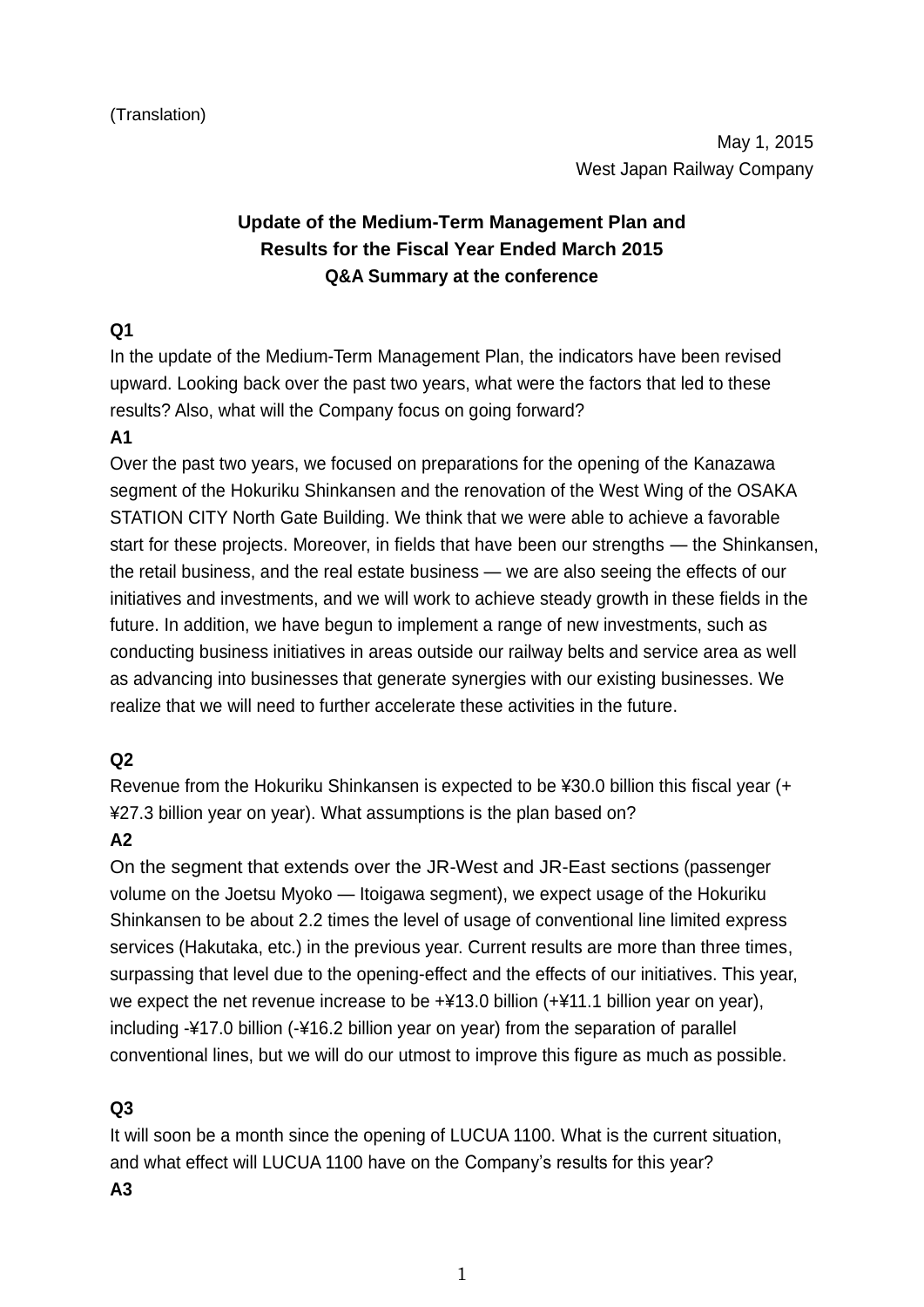In April, looking at LUCUA osaka, which includes both the existing LUCUA and the new LUCUA 1100, sales were up 50% year on year, and the number of visitors was up 60% compared to the total for LUCUA and JR Osaka Mitsukoshi Isetan department store last year. LUCUA osaka has gotten off to a solid start, and for the full year, we are aiming for LUCUA osaka sales of ¥77.0 billion, an increase of 20% in comparison with the period before the renovation. The target customer range for the existing LUCUA has been set at customers in their 20s and 30s, and the range for LUCUA 1100 has been set at customers in their 30s and 40s. Product lineups have been coordinated with those targets, leading to store visits by customers. Customer feedback has indicated that there are a larger number of products, there is a selection of original products, and access within the buildings is now easier.

#### **Q4**

What are the plans for transportation revenues this fiscal year and in future fiscal years? **A4**

This fiscal year, we expect an increase in transportation revenues of ¥20.9 billion year on year. As for the fundamental trend in non-commuter passes, we are planning a 1.5% increase for the Shinkansen, a 0.2% increase for the Kansai Urban Area, and a 0.2% decrease for other conventional lines. These include the following special factors: +¥11.1 billion from the net revenue increase due to the Hokuriku Shinkansen; + approximately ¥3.0 billion from the patterns of weekends, weekdays, and holidays, such as the leap year and the Silver Week consecutive holidays in September; and a positive effect of several hundred million yen due to the capture of inbound visitor and senior citizen demand.

In regard to transportation revenues in the next fiscal year and subsequent fiscal years, in consideration of the declining trend in the population and the expectation that the longterm trend in the GDP growth rate will be flat, we are planning for a gradual slowdown in the fundamental trend. Special factors include increases in inbound visitor and senior citizen demand, but the patterns of weekends, weekdays, and holidays, which will lead to increased revenues in fiscal year ending March 2016, will be a negative special factor in fiscal 2017 and thereafter, in comparison with fiscal 2016.

### **Q5**

In regard to the retail business and the real estate business, the plan is for substantial improvement in profits, both this fiscal year and in future fiscal years. What are the factors behind this plan?

#### **A5**

In retail business, in addition to the improvement in department store profits due to the renovation of the JR Osaka Mitsukoshi Isetan department store, we are seeing results from the refurbishment of in-station stores since the previous fiscal year, such as at Shin-Osaka Station and Hiroshima Station. In the real estate business, we think that the condominium market, which had been sluggish due to the effect of the consumption tax hike, is